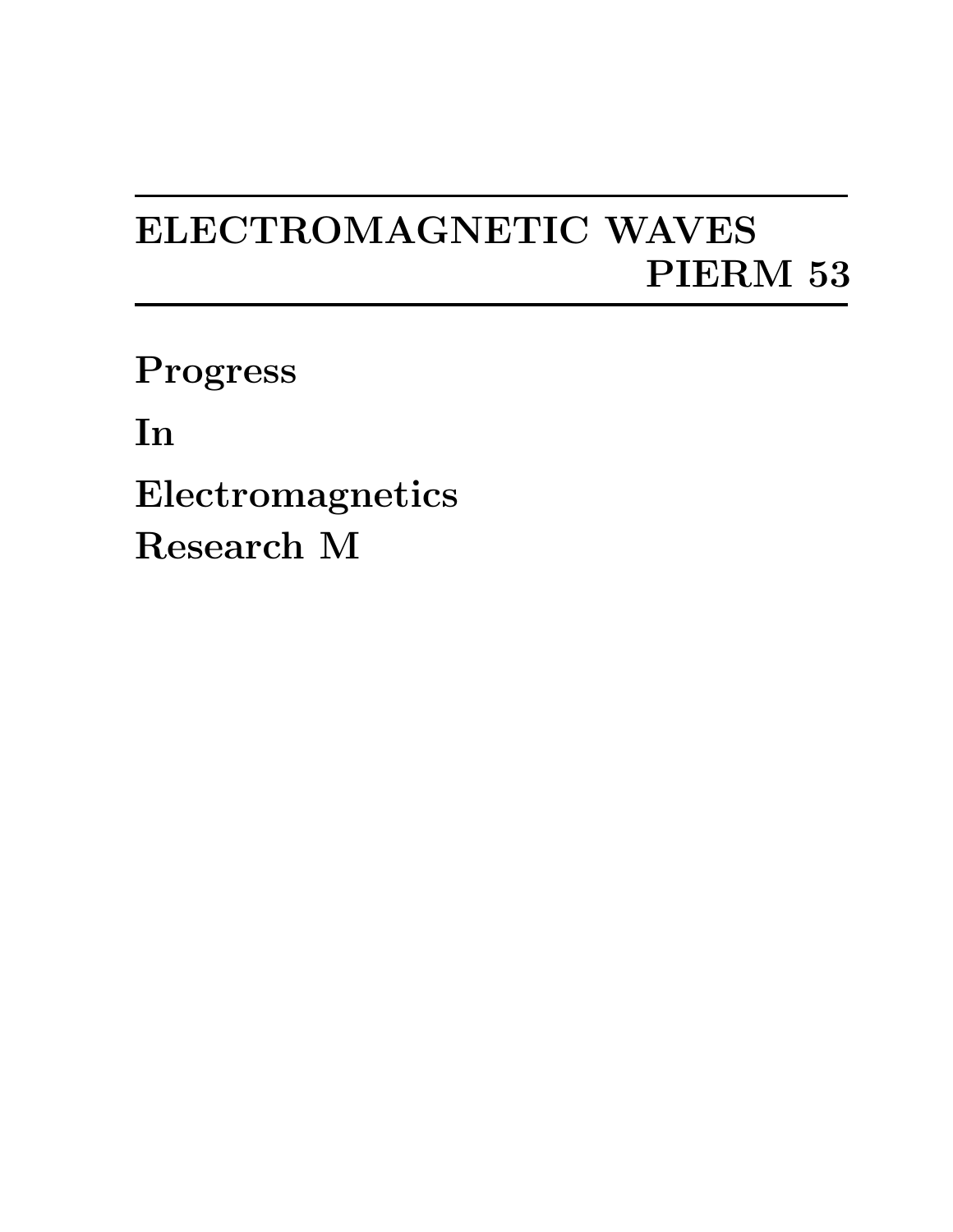°c 2017 EMW Publishing. All rights reserved.

No part of this publication may be reproduced. Request for permission should be addressed to the Publisher.

All inquiries regarding copyrighted material from this publication, manuscript submission instructions, and subscription orders and price information should be directed to: EMW Publishing, P. O. Box 425517, Kendall Square, Cambridge, Massachusetts 02142, USA.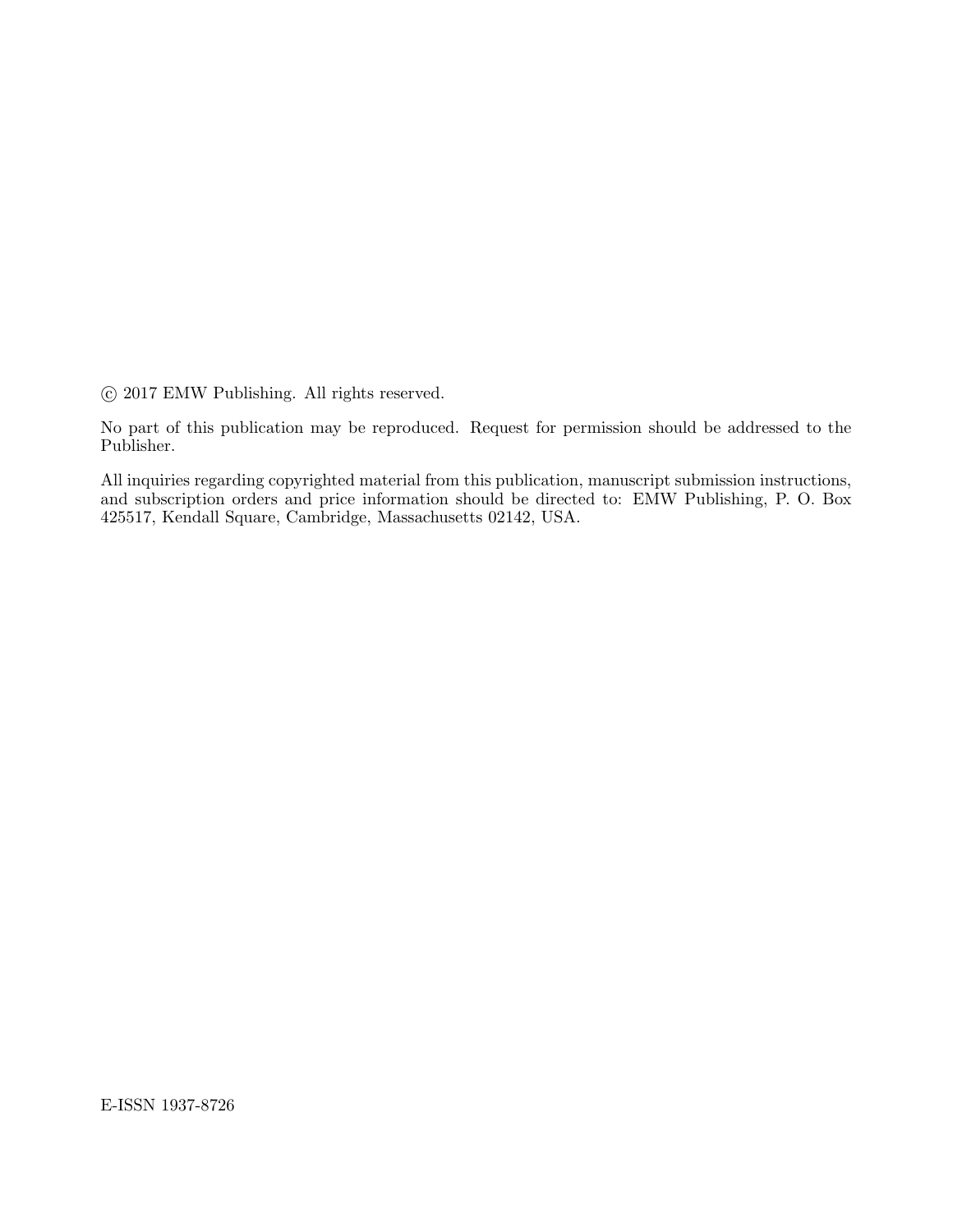## ELECTROMAGNETIC WAVES PIERM 53

Progress In Electromagnetics Research M

Chief Editors: Weng Cho Chew and Sailing He

EMW Publishing Cambridge, Massachusetts, USA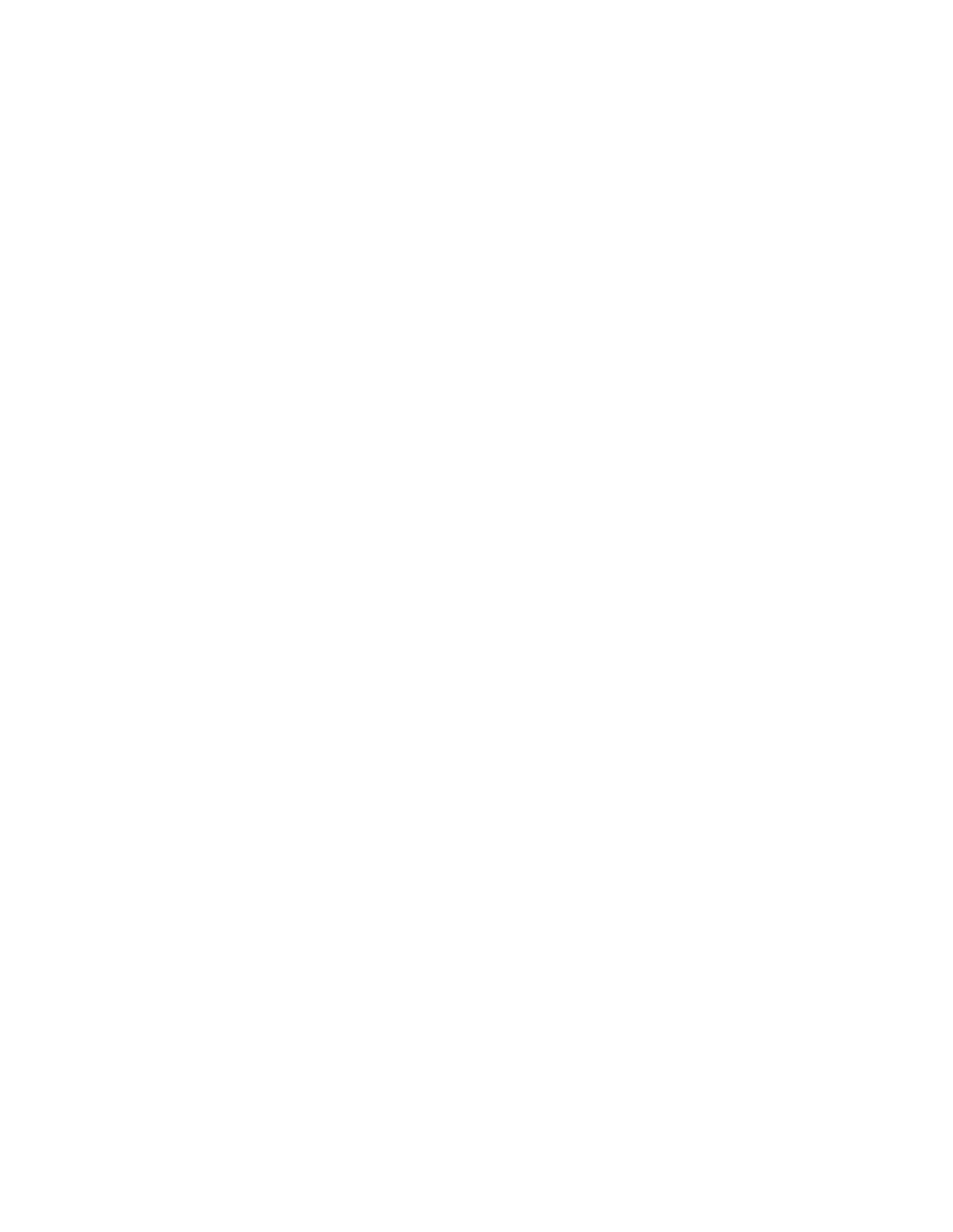## **CONTENTS**

| Three-Dimensional Analysis of Ferrite-Loaded Waveguide Discontinuity by Transverse<br>Operator Method Combined with Mode-Matching Method          |
|---------------------------------------------------------------------------------------------------------------------------------------------------|
|                                                                                                                                                   |
| Design of Carbon Nanotube-Based Broadband Radar Absorber for Ka-Band Frequency<br>Range                                                           |
| Dzmitry Bychanok, Gleb Gorokhov, Darya Meisak, Polina Kuzhir, Sergey A. Maksimenko<br>Yongliang Wang, Zhidong Han, Xin Gao, and Hongyan Yue<br>-9 |
| 3D Computation of the Overhead Power Lines Electric Field<br>-17                                                                                  |
| A Clutter Suppression Method Based on Improved Principal Component Selection Rule<br>for Ground Penetrating Radar<br>29                           |
| An Improved Range-Doppler Algorithm for SAR Imaging at High Squint Angles<br>41                                                                   |
| Rectangular Wave Beam Based GO/PO Method for RCS Simulation of Complex Target<br>-53                                                              |
| Target Classification from JEM Signal Using Frequency Masking<br>67                                                                               |
| Enhanced Three-Dimensional Imaging for Multi-Circular Synthetic Aperture Radar                                                                    |
| Efficient Analysis of Multilayered Dielectric Rods by Equivalent Microwave Network<br>Method                                                      |
|                                                                                                                                                   |
| SAR Calculations of Novel Wearable Fractal Antenna on Metamaterial Cell for Search<br>and Rescue Applications                                     |
| -99                                                                                                                                               |
| Analogy between Circular Core-Cladding and Impedance Waveguides and Their<br><b>Membrane Functions</b>                                            |
|                                                                                                                                                   |
| A Four Bandwidth-Resolution UWB Antipodal Vivaldi Antenna                                                                                         |
| Characterization of a Bifacial Silicon Solar Cell Under Multispectral Steady State<br><b>Illumination Using Finite Element Method</b>             |
| Nzonzolo, Desire Lilonga-Boyenga, Camille N. Mabika, and Gregoire Sissoko 131                                                                     |